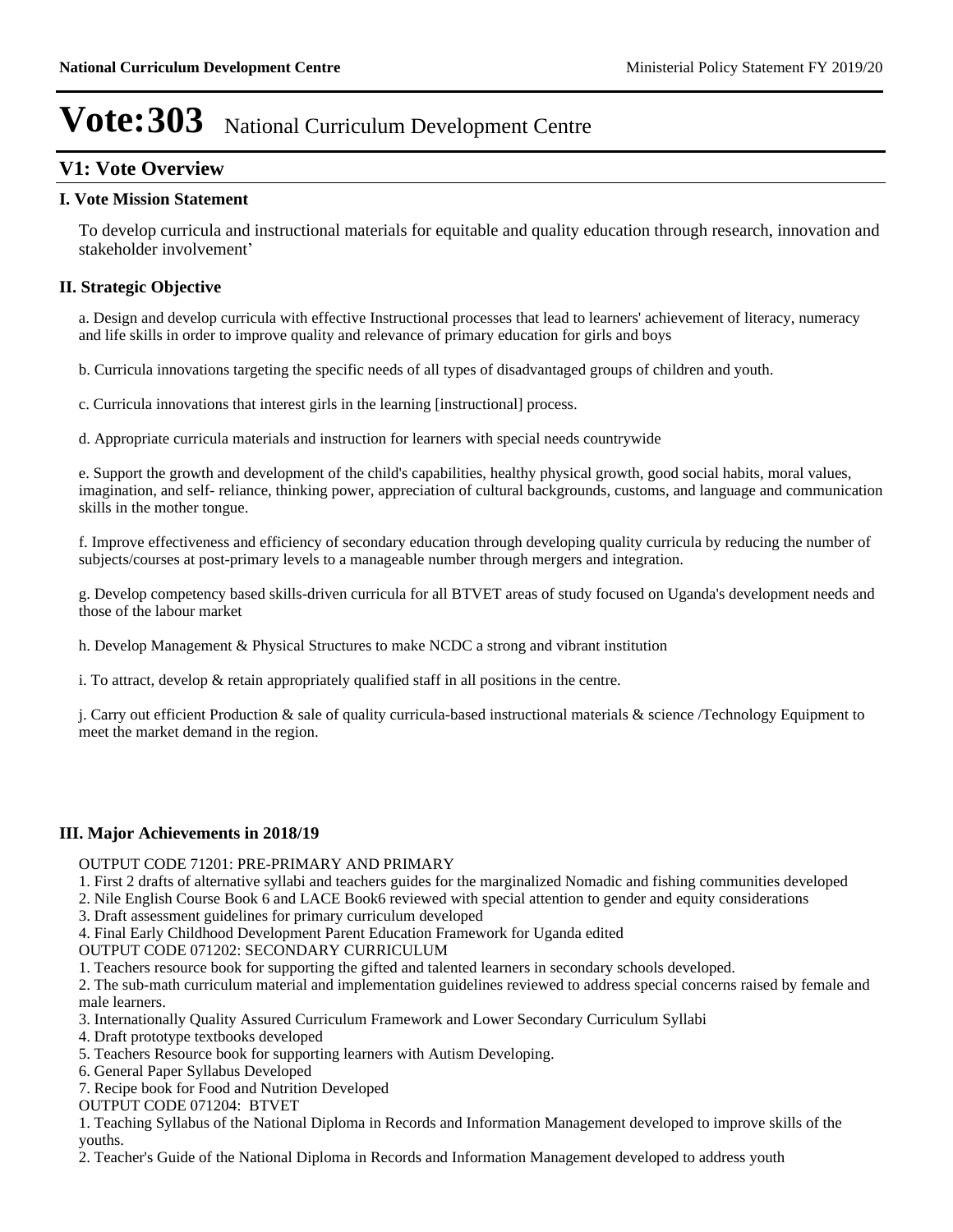unemployment.

3. Teaching Syllabus of the National Diploma in Secretarial and Office Administration developed to cater for school drop-outs.

4. Curriculum materials of National Diploma in Secretarial & Office Admin edited and fine-tuned with special consideration to gender and equity issues.

5. Draft Teacher's Guide of the National Diploma in Leather tannery and Production Developed to support vocational education for the youth.

OUTPUT CODE 071205: RESEARCH AND EVALUATION

1. Findings on a research study on an Evaluation of Sub-maths and Sub-ICT Curricula disseminated

2. Acquired a printer and server as part of the equipment for the Library automation

OUTPUT CODE 071206: PRODUCTION

1. Edited, styled, and designed 10 Primary Accelerated Curricula.

2. Nile English Course and LACE materials for Primary 5 Edited and illustrated to highlight gender and equity issues.

#### **IV. Medium Term Plans**

In the medium term, the Centre will focus on the following:

Design and develop appropriate curricula for Pre-Primary and Primary and Secondary levels.

Develop, support and implement appropriate curricula innovations and instructional materials targeting the specific needs of all types of disadvantaged groups of children and those that interest girls in the learning (instructional) process.

Develop competence based skills driven curricular for all BTVET areas of study.

• Develop tertiary curricula and instructional materials focused on Uganda's development needs and those of the labour market.

Develop both management and physical infrastructures to make NCDC a strong and vibrant institution.

Attract, develop and retain appropriately qualified staff in all positions at the Centre.

Efficient production and sale of quality curricula books, instructional materials and Science and Technology Equipment to meet the market demand in the region.

Infrastructure improvement by renovating the existing buildings and construction of a STEPU workshop.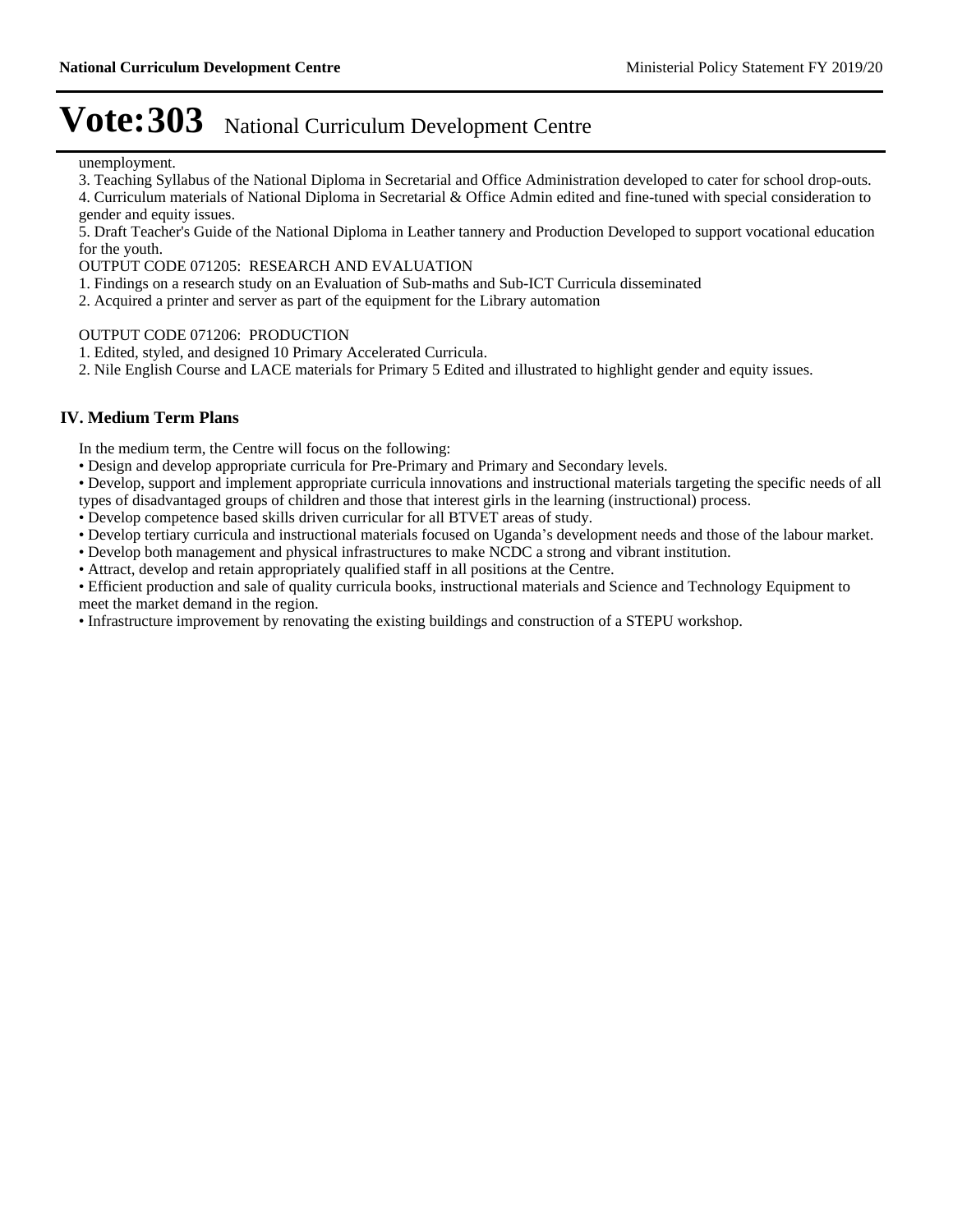## **V. Summary of Past Performance and Medium Term Budget Allocations**

**Table 5.1: Overview of Vote Expenditures (UShs Billion)**

|                                 |                                                      |                    | 2018/19       |                                           |         |         |         | <b>MTEF Budget Projections</b> |         |
|---------------------------------|------------------------------------------------------|--------------------|---------------|-------------------------------------------|---------|---------|---------|--------------------------------|---------|
|                                 |                                                      | 2017/18<br>Outturn | <b>Budget</b> | <b>Approved Expenditure</b><br>by End Dec | 2019/20 | 2020/21 | 2021/22 | 2022/23                        | 2023/24 |
| <b>Recurrent</b>                | Wage                                                 | 3.709              | 3.605         | 1.786                                     | 3.605   | 3.785   | 3.975   | 4.173                          | 4.382   |
|                                 | Non Wage                                             | 3.624              | 3.524         | 1.677                                     | 3.768   | 4.333   | 5.199   | 6.239                          | 7.487   |
| Devt.                           | GoU                                                  | 0.000              | 0.000         | 0.000                                     | 0.000   | 0.000   | 0.000   | 0.000                          | 0.000   |
|                                 | Ext. Fin.                                            | 0.000              | 0.000         | 0.000                                     | 0.000   | 0.000   | 0.000   | 0.000                          | 0.000   |
|                                 | <b>GoU</b> Total                                     | 7.333              | 7.129         | 3.462                                     | 7.373   | 8.118   | 9.174   | 10.412                         | 11.869  |
| <b>Total GoU+Ext Fin (MTEF)</b> |                                                      | 7.333              | 7.129         | 3.462                                     | 7.373   | 8.118   | 9.174   | 10.412                         | 11.869  |
|                                 | <b>Arrears</b>                                       | 0.000              | 0.000         | 0.000                                     | 0.000   | 0.000   | 0.000   | 0.000                          | 0.000   |
|                                 | <b>Total Budget</b>                                  | 7.333              | 7.129         | 3.462                                     | 7.373   | 8.118   | 9.174   | 10.412                         | 11.869  |
|                                 | <b>A.I.A Total</b>                                   | 0.213              | 0.305         | 0.174                                     | 0.000   | 0.000   | 0.000   | 0.000                          | 0.000   |
|                                 | <b>Grand Total</b>                                   | 7.545              | 7.434         | 3.636                                     | 7.373   | 8.118   | 9.174   | 10.412                         | 11.869  |
|                                 | <b>Total Vote Budget</b><br><b>Excluding Arrears</b> | 7.545              | 7.434         | 3.636                                     | 7.373   | 8.118   | 9.174   | 10.412                         | 11.869  |

## **VI. Budget By Economic Clasification**

**Table V6.1 2018/19 and 2019/20 Budget Allocations by Item**

|                                           |       |          | 2018/19 Approved Budget |              |       | 2019/20 Draft Estimates |              |
|-------------------------------------------|-------|----------|-------------------------|--------------|-------|-------------------------|--------------|
| <b>Billion Uganda Shillings</b>           | GoU   | Ext. Fin | AIA                     | <b>Total</b> | GoU   | Ext. Fin                | <b>Total</b> |
| <b>Output Class: Outputs Provided</b>     | 7.129 | 0.000    | 0.120                   | 7.249        | 7.373 | 0.000                   | 7.373        |
| 211 Wages and Salaries                    | 4.169 | 0.000    | 0.020                   | 4.189        | 4.130 | 0.000                   | 4.130        |
| 212 Social Contributions                  | 0.361 | 0.000    | 0.000                   | 0.361        | 0.531 | 0.000                   | 0.531        |
| 213 Other Employee Costs                  | 0.175 | 0.000    | 0.000                   | 0.175        | 0.177 | 0.000                   | 0.177        |
| 221 General Expenses                      | 1.348 | 0.000    | 0.100                   | 1.448        | 1.668 | 0.000                   | 1.668        |
| 222 Communications                        | 0.078 | 0.000    | 0.000                   | 0.078        | 0.062 | 0.000                   | 0.062        |
| 223 Utility and Property Expenses         | 0.087 | 0.000    | 0.000                   | 0.087        | 0.072 | 0.000                   | 0.072        |
| 224 Supplies and Services                 | 0.120 | 0.000    | 0.000                   | 0.120        | 0.112 | 0.000                   | 0.112        |
| 225 Professional Services                 | 0.321 | 0.000    | 0.000                   | 0.321        | 0.030 | 0.000                   | 0.030        |
| 226 Insurances and Licenses               | 0.020 | 0.000    | 0.000                   | 0.020        | 0.012 | 0.000                   | 0.012        |
| 227 Travel and Transport                  | 0.284 | 0.000    | 0.000                   | 0.284        | 0.281 | 0.000                   | 0.281        |
| 228 Maintenance                           | 0.137 | 0.000    | 0.000                   | 0.137        | 0.105 | 0.000                   | 0.105        |
| 282 Miscellaneous Other Expenses          | 0.030 | 0.000    | 0.000                   | 0.030        | 0.194 | 0.000                   | 0.194        |
| <b>Output Class: Capital Purchases</b>    | 0.000 | 0.000    | 0.185                   | 0.185        | 0.000 | 0.000                   | 0.000        |
| 281 Property expenses other than interest | 0.000 | 0.000    | 0.055                   | 0.055        | 0.000 | 0.000                   | 0.000        |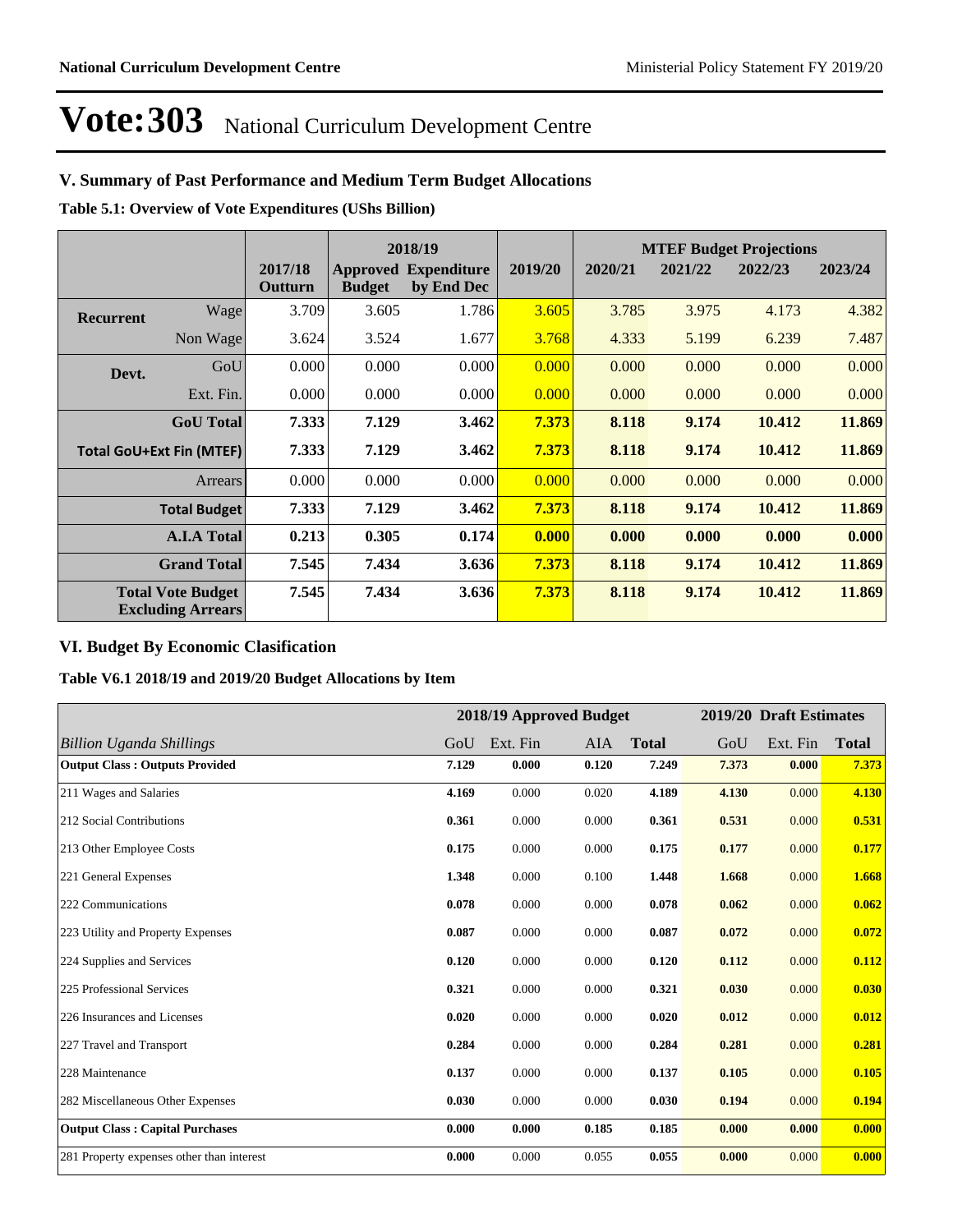| <b>312 FIXED ASSETS</b>        | 0.000 | 0.000 | 0.130 | 0.130 | 0.000 | 0.000 | 0.000 |
|--------------------------------|-------|-------|-------|-------|-------|-------|-------|
| <b>Grand Total:</b>            | 7.129 | 0.000 | 0.305 | 7.434 | 7.373 | 0.000 | 7.373 |
| <b>Total excluding Arrears</b> | 7.129 | 0.000 | 0.305 | 7.434 | 7.373 | 0.000 | 7.373 |

## **VII. Budget By Programme And Subprogramme**

#### **Table V7.1: Past Expenditure Outturns and Medium Term Projections by Programme and SubProgramme**

| Billion Uganda shillings                                                                     |                                     | FY 2018/19                |                                   |                                             | <b>Medium Term Projections</b> |         |         |         |
|----------------------------------------------------------------------------------------------|-------------------------------------|---------------------------|-----------------------------------|---------------------------------------------|--------------------------------|---------|---------|---------|
|                                                                                              | <b>FY 2017/18</b><br><b>Outturn</b> | Approved<br><b>Budget</b> | <b>Spent By</b><br><b>End Dec</b> | 2019-20<br><b>Proposed</b><br><b>Budget</b> | 2020-21                        | 2021-22 | 2022-23 | 2023-24 |
| 12 Curriculum and Instructional<br><b>Materials Development, Orientation</b><br>and Research | 7.333                               | 7.434                     | 3.462                             | 7.373                                       | 8.118                          | 9.174   | 10.412  | 11.869  |
| 01 Headquarters                                                                              | 7.333                               | 7.249                     | 3.462                             | 7.373                                       | 8.118                          | 9.174   | 10.412  | 11.869  |
| 1415 Support to NCDC Infrastructure<br>Development                                           | 0.000                               | 0.055                     | 0.000                             | 0.000                                       | 0.000                          | 0.000   | 0.000   | 0.000   |
| 1434 Retooling of the National Curriculum<br><b>Development Centre</b>                       | 0.000                               | 0.130                     | 0.000                             | 0.000                                       | 0.000                          | 0.000   | 0.000   | 0.000   |
| <b>Total for the Vote</b>                                                                    | 7.333                               | 7.434                     | 3.462                             | 7.373                                       | 8.118                          | 9.174   | 10.412  | 11.869  |
| <b>Total Excluding Arrears</b>                                                               | 7.333                               | 7.434                     | 3.462                             | 7.373                                       | 8.118                          | 9.174   | 10.412  | 11.869  |

## **VIII. Programme Performance and Medium Term Plans**

#### **Table V8.1: Programme Outcome and Outcome Indicators ( Only applicable for FY 2019/20)**

| <b>Programme:</b>                            | 12 Curriculum and Instructional Materials Development, Orientation and Research                                                                                                             |                 |                  |               |            |            |  |  |
|----------------------------------------------|---------------------------------------------------------------------------------------------------------------------------------------------------------------------------------------------|-----------------|------------------|---------------|------------|------------|--|--|
| <b>Programme Objective</b><br>$\ddot{\cdot}$ | Initiate new syllabuses and revise existing ones, carry out curriculum reform, research, testing and<br>evaluation, bring up-to-date and improve syllabuses for schools and college courses |                 |                  |               |            |            |  |  |
| <b>Responsible Officer:</b>                  | Mrs Grace K Baguma                                                                                                                                                                          |                 |                  |               |            |            |  |  |
|                                              | <b>Programme Outcome:</b> Quality Curriculum Materials                                                                                                                                      |                 |                  |               |            |            |  |  |
|                                              | Sector Outcomes contributed to by the Programme Outcome                                                                                                                                     |                 |                  |               |            |            |  |  |
|                                              | 1. Improved proficiency and basic life skills                                                                                                                                               |                 |                  |               |            |            |  |  |
|                                              | <b>Performance Targets</b>                                                                                                                                                                  |                 |                  |               |            |            |  |  |
| <b>Outcome Indicators</b>                    |                                                                                                                                                                                             |                 |                  | 2019/20       | 2020/21    | 2021/22    |  |  |
|                                              |                                                                                                                                                                                             | <b>Baseline</b> | <b>Base year</b> | <b>Target</b> | Projection | Projection |  |  |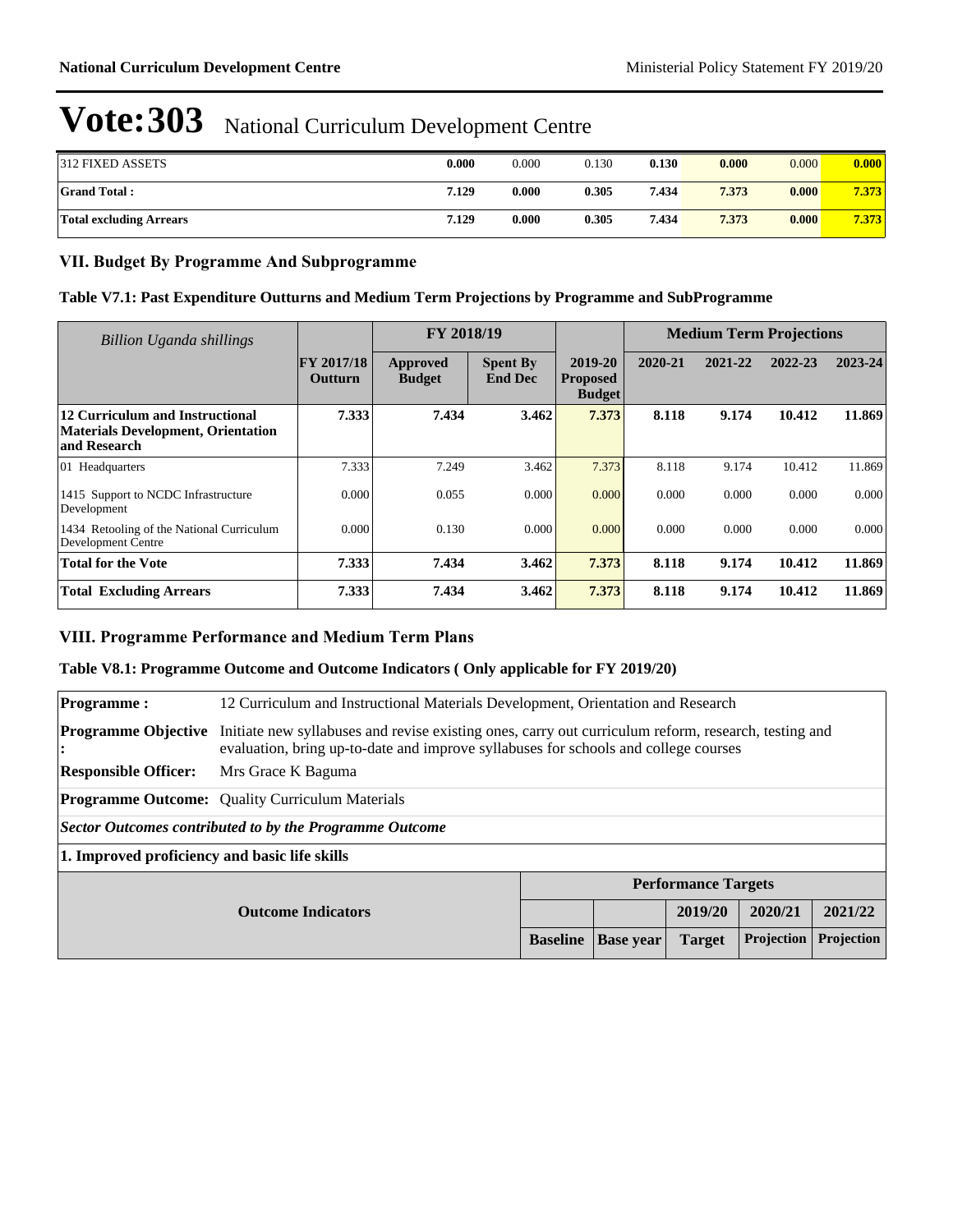| N/A                                                           |            |     |     |
|---------------------------------------------------------------|------------|-----|-----|
| <b>SubProgramme: 01 Headquarters</b>                          |            |     |     |
| Output: 01 Pre-Primary and Primary Curriculum                 |            |     |     |
| Number of Curricula reviewed/developed                        | 5          | 5   | 6   |
| Number of teachers oriented on the new curriculum             | 400        | 500 | 600 |
| <b>Output: 02 Secondary Education Curriculum</b>              |            |     |     |
| Number of Curricula reviewed/developed                        | 3          |     |     |
| Number of teachers oriented on the new curriculum             | 3,500      |     |     |
| <b>Output: 03 Production of Instructional Materials</b>       |            |     |     |
| Number of Curriculum materials printed                        |            |     |     |
| <b>Output: 04 BTVET Curriculum</b>                            |            |     |     |
| Number of Curricula reviewed/developed                        |            |     |     |
| Number of teachers oriented on the new curriculum             | <b>100</b> |     |     |
| Output: 05 Research, Evaluation, Consultancy and Publications |            |     |     |
| Number of research reports produced and disseminated          |            |     |     |

## **IX. Major Capital Investments And Changes In Resource Allocation**

**Table 9.1: Major Capital Investment (Capital Purchases outputs over 0.5Billion)**

N/A

## **X. Vote Challenges and Plans To Improve Performance**

#### **Vote Challenges**

#### BUDGET SHORTFALL

The Centre projected to spend 1.7bn in the 1st quarter 2018/2019 cash flow projections but only shs 1.5bn was released. The affected activities were differed to the second Quarter.

#### PROCUREMENT PROCESS

The procurement for printing of the Nile English Course was due in quarter one but due to the lengthy procurement process, this couldn't be completed. This has been differed to the second quarter.

#### INCREASED COST OF OPERATIONS

Due to fluctuations in the Dollar, operational costs like fuel, stationary and other consumables have increased significantly.

## LOWER SECONDARY CURRICULUM

The roll out of the Lower Secondary Curriculum is still a challenge due to inadequate financial Resources. The roll out is slated for 2020 but the curriculum materials for the roll out like syllabus, Implementation guidelines are not yet printed. Besides the teachers are not yet oriented to adapt to the new competency based curriculum and the procurement process has not started. There is still need for continuous stakeholder engagement to create buy in to mitigate implementation challenges.

#### o LOW STAFFING LEVELS

Thin staff on the ground, due to the government freeze of recruitment of new staff.

o POOR INTERNET CONNECTIVITY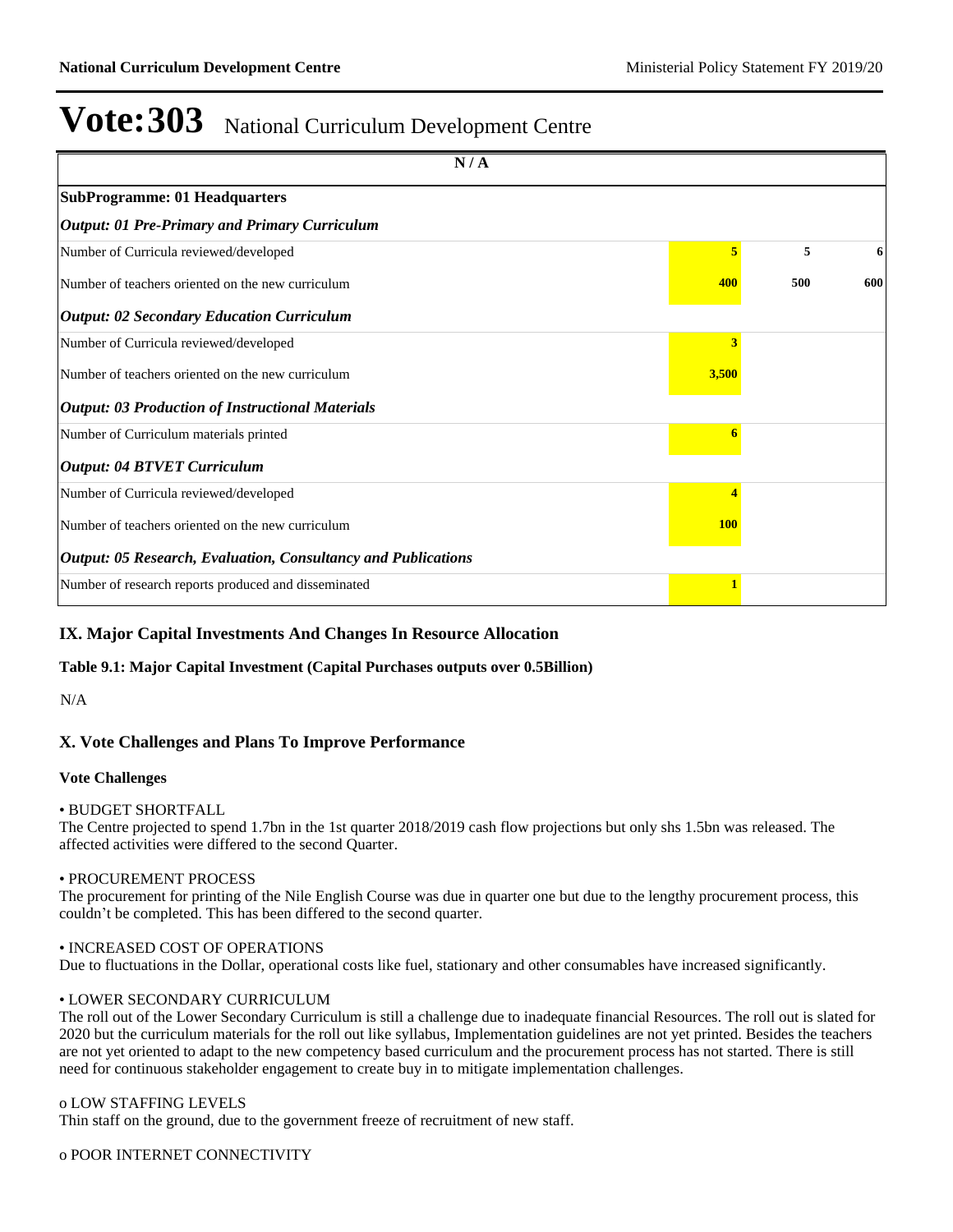The internet connection is very slow due inadequate funds to subscribe for bigger bandwidth.

#### o DELAYED NCDC Amendment Bill

There are provisions in the NCDC Act that are outdated and cannot stand before courts of Law. NCDC has suffered paying court awards for staff who went to court to challenge the membership of the council and court has had to nullify decisions made to terminate staff. The bill has not yet been presented to parliament.

#### o CONFLICT OF MANDATE

The NCDC Act provides that the Centre is mandated to develop curriculum for teacher Education. This mandate was taken by Kyambogo University which inherited the former institute of teacher Education. This creates misalignment of the Primary Teachers curriculum and that of Learners as the Centre is responsible for development of the Primary Curriculum while the Primary teacher's curriculum is developed by Kyambogo University. The Centre desires that this mandate is reinstated to ensure alignment of the two curricula.

#### o BTVET Vs TVET CoUNCILS

The Centre has a fully-fledged department for BTVET which has been developing curriculum for the BTVET sub sector. However this work is proposed to be taken to the TVET Councils being created. This will create a redundant workforce at the Centre.

#### o NO DEVELOPMENT FUNDING FOR CENTRES PROJECTS

The Centre receives only recurrent funds from the consolidated fund without development funds. The development component of the Centre was approved with two projects in the public Investment Plan but no funding has been allocated. This has failed the Centre to develop its infrastructure that support curriculum development.

#### o STAGNANT WAGE COMPONENT

The wage component has not been improved for the last three financial years. Staff who are due for promotion have continued to complain to management and council, but the P/s ST Ministry of Finance, planning and Economic Development has not provided funds for recruitment and staff promotion. This is creating a management challenge of staff with low morale.

#### **Plans to improve Vote Performance**

• Need to have a National Curriculum Policy to guide curriculum development and implementation.

- Need for a Public Relations office to create awareness about NCDC and her products
- Urgently explore other alternative sources of funding by writing fundable project proposals.
- Stakeholder analysis and involvement is key for acceptance and implementation of a curriculum.

There is need to review and align the organogram in light of meeting the emerging national development needs accruing to the NCDC mandate.

There is need for NCDC to review, improve and implement institutional policies and other internal management mechanisms to improve effectiveness and efficiency.

Monitoring & Evaluation of projects is essential for NCDC.

There is need to strengthen partnerships and collaborations with non-state actors to increase access to technical and financial support.

## **XI Off Budget Support**

#### **Table 11.1 Off-Budget Support by Sub-Programme**

N/A

## **XII. Vote Cross Cutting Policy And Other Budgetary Issues**

**Table 12.1: Cross- Cutting Policy Issues**

| <b>Issue Type:</b>       | <b>HIV/AIDS</b>                                                                 |
|--------------------------|---------------------------------------------------------------------------------|
| $\vert$ Objective :      | Provision of material and social support to staff who are declared as positive. |
| <b>Issue of Concern:</b> | Staff who are HIV positive suffer social stigma and require materials support   |